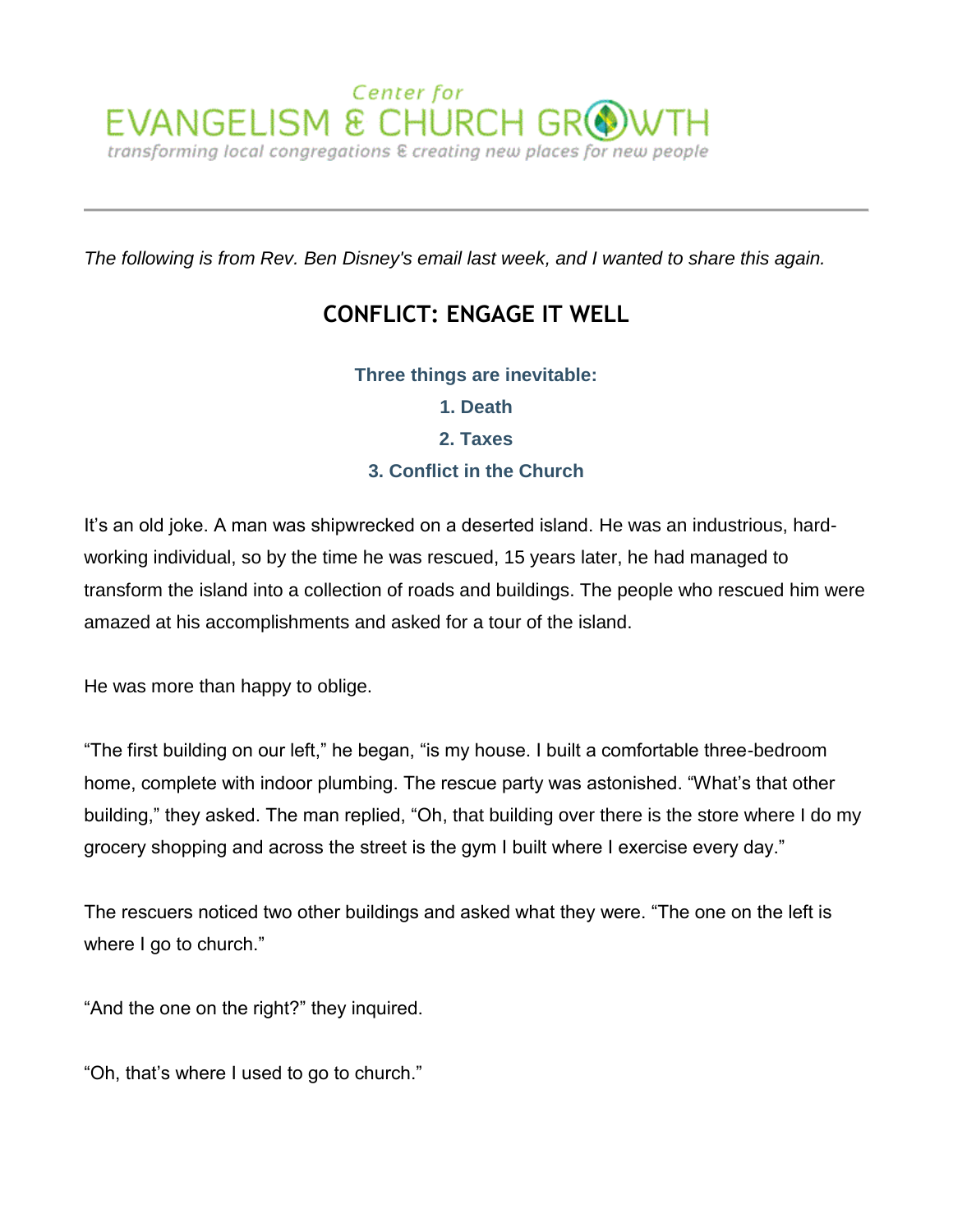Early on in my ministry, it would have been helpful had someone told me that conflict in the church is inevitable. Like most pastors, I assumed the very best in people and believed the church was a place where people live into a higher calling of living into the context of a faith community based on mutual love, forgiveness and peace. Somehow, I had missed most of the New Testament including Paul's letters to churches embroiled in deep, divisive conflicts. Like most pastors, I was initially unprepared and ill-equipped to deal with the damage to the church and the broken relationships that resulted in unhealthy conflict. Over time, most of us accept the fact that conflict in the church is inevitable. We also learn the hard way the real difference between healthy and unhealthy conflict.

There are invaluable resources available that can help you manage and understand how to handle church conflict in a healthy way. In a recent blog, Carey Nieuwhof summarizes it as well as anyone. Here's his advice. Pay attention because it might just save your church and your ministry:

"I think Christians often struggle with conflict because:

In the name of grace, we feel we need to sacrifice truth.

When we speak truth, we often don't know how to speak it with grace.

We worry about hurting other people's feelings when one of the best things we can do is offer honest feedback.

We're not sure how to support someone we genuinely disagree with.

None of that needs to be.

*Here are seven ways that I hope can help you resolve conflict:*

# 1. **Own your part of the conflict**

Conflict and even bad chemistry is almost never 100% one person's fault. Thinking you're not part of the problem is often the problem. One of the best expressions I've heard of how to figure out the extent to which you might be part of the problem is to ask a compelling question: What's it like to be on the other side of me?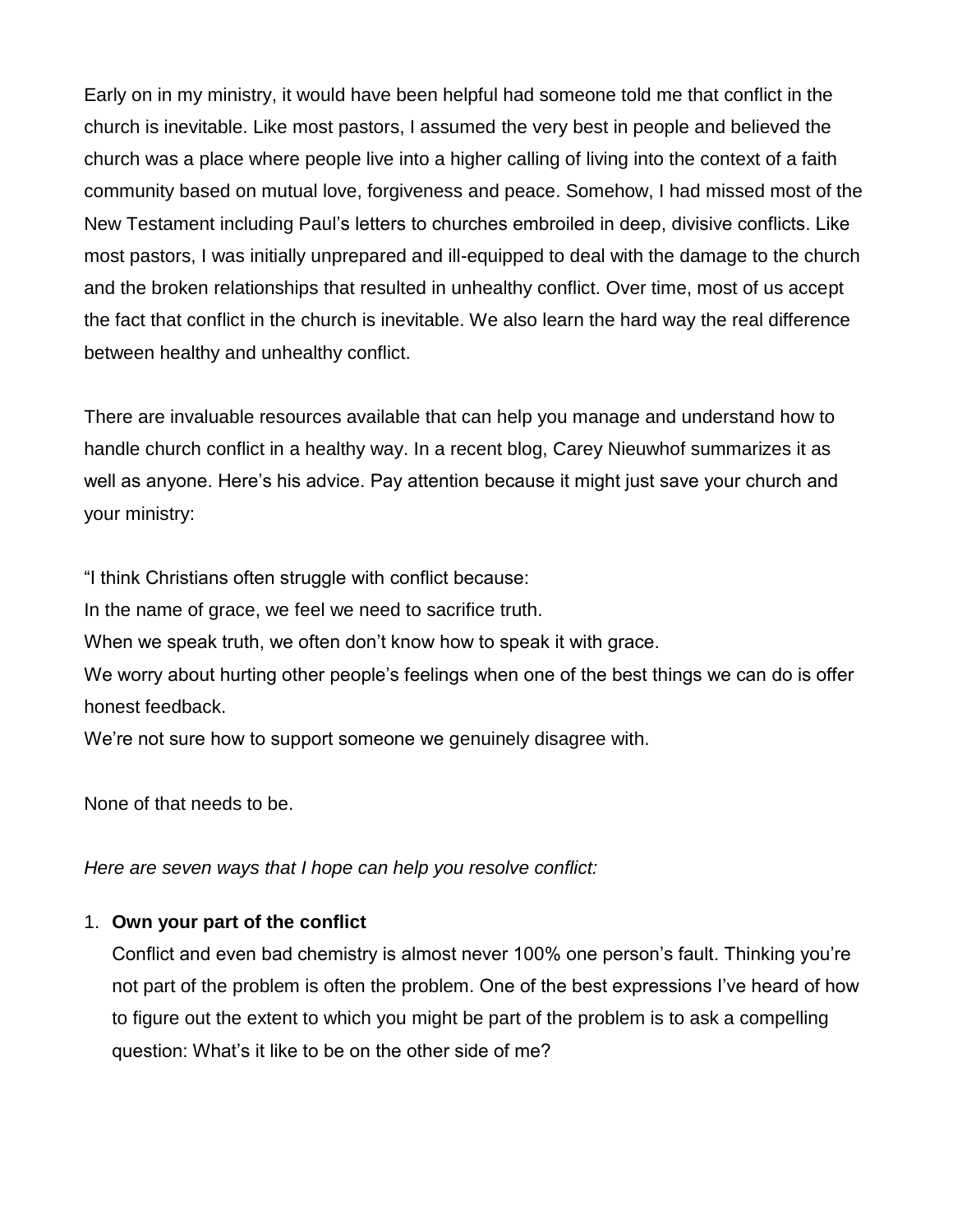#### 2. **Go direct**

Often issues are mishandled because we talk about someone rather than to someone. Your co-worker at the water cooler isn't the problem, so why talk to him about it? Jesus was crystal clear on how to handle conflict, but very few Christians follow his practice. In the name of being 'nice' ("I can't tell her that!"), we become ineffective. Talk to the person you have the problem with. Directly. If you haven't got the courage to do it, maybe the problem isn't even big enough to worry about. When you're in conflict, stop talking about people. Start talking to them.

#### 3. **Believe the best about others**

It's easy to assign bad motives to people. Instead, give them the benefit of the doubt. They might not realize how they are coming across. Believe the best about others; don't assume the worst. Believing the best can help you address an issue directly without ruining the relationship. It can turn hurtful into helpful. Here's an example: "Rachel, you might not realize this, but sometimes your emails can come across as demanding or even demeaning. I'm not sure you're aware of that, but I just wanted to let you know how they leave me feeling sometimes. I know you probably don't mean to do that." That gives the person an out, and frankly, many times, they probably had no idea they were coming across negatively. When you believe the best about others, you tend to get the best from others.

# 4. **Explain—don't blame**

How to talk to the person you're struggling with is where many people struggle. And those conversations often go sideways because people begin with blame. Don't blame. Explain. Instead of saying "You always" or "You never" (which might be how you feel like starting), begin by talking about how you experience them. If you're dealing with an 'angry person' for example, you might frame it this way: "Jake, I just want you to know that when you get upset in a meeting, it makes me feel like the discussion is over, and I can't make a contribution." If you're dealing with gossip, try something like: "Ryan, on Tuesday when you told me what happened to Greg on the weekend, I felt like that was something Greg should have told me directly." Do you hear the difference between explaining and blaming? Blaming others is a guarantee that the only person who won't grow is you.